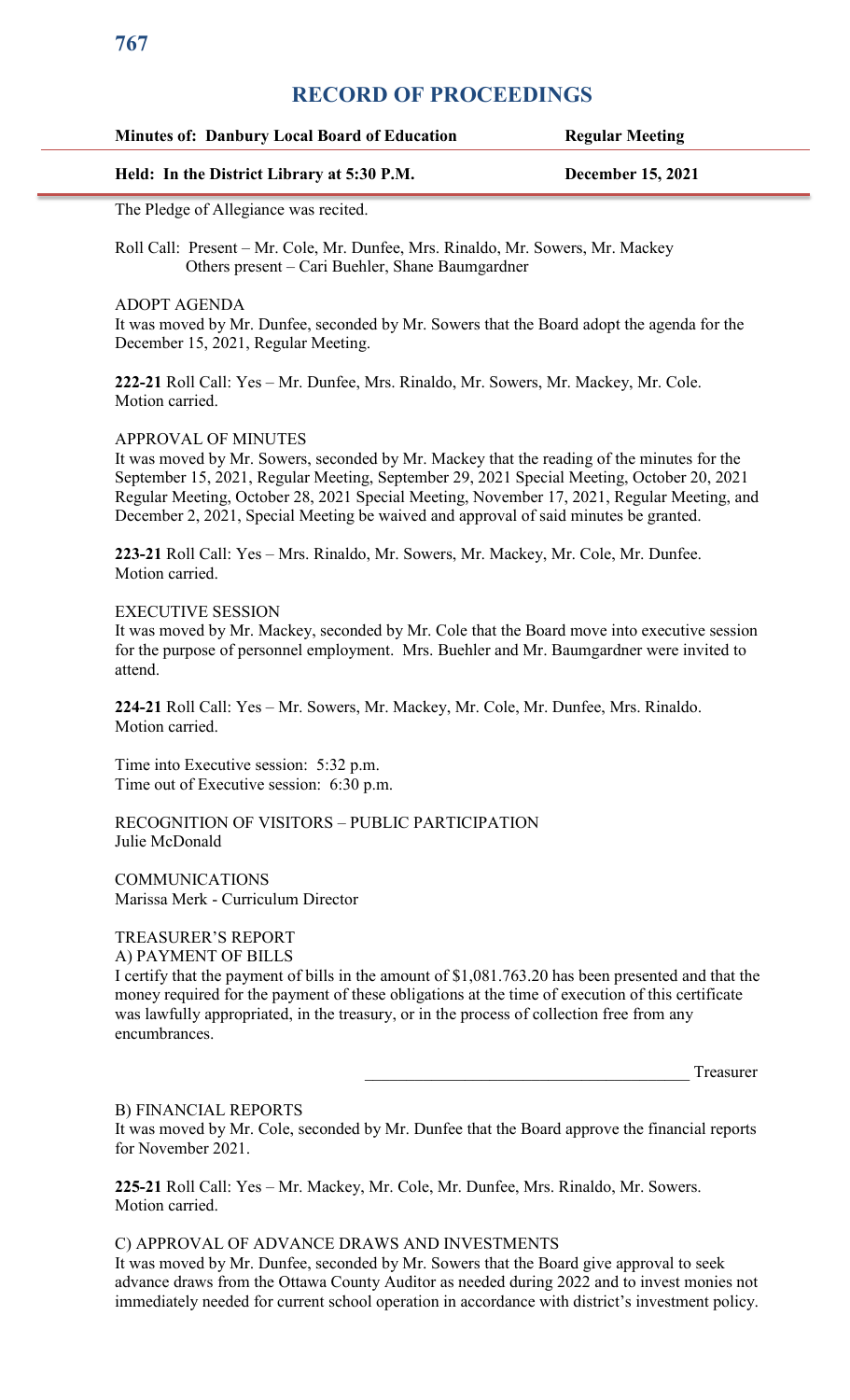| Held: In the District Library at 5:30 P.M.                                                       | <b>December 15, 2021</b> |
|--------------------------------------------------------------------------------------------------|--------------------------|
| 226-20 Roll Call: Yes - Mr. Cole, Mr. Dunfee, Mrs. Rinaldo, Mr. Sowers, Mr. Mackey.              |                          |
| Motion carried.                                                                                  |                          |
| SUPERINTENDENT'S REPORT                                                                          |                          |
| Look at next year's master calendar- plan for PD                                                 |                          |
| NEOLA PolicyTimeline                                                                             |                          |
| COVID nurse and protocol adjustments and communications                                          |                          |
| <b>OLD BUSINESS</b>                                                                              |                          |
| <b>DONATIONS</b>                                                                                 |                          |
| It was moved by Mr. Sowers, seconded by Mr. Mackey that the Board approve the following          |                          |
| donations:                                                                                       |                          |
| classroom white boards from Kory Conrad                                                          |                          |
| 500 - from Marblehead Lions Club for food service operations<br>\$                               |                          |
| \$<br>200 - to Elementary Student Support from Hard Core Women's Book Club                       |                          |
| 2,000 - to Elementary Student Support from Danbury PTCO<br>\$                                    |                          |
| 200 - to High School Student Support from Hard Core Women's Book Club<br>\$                      |                          |
| 200 - to Middle School Student Support from Hard Core Women's Book Club<br>\$                    |                          |
| \$<br>500 - to Class of 2022 from Danbury PTCO                                                   |                          |
| \$<br>500 - to Class of 2023 from Danbury PTCO                                                   |                          |
| \$<br>500 - to Class of 2024 from Danbury PTCO                                                   |                          |
| \$<br>500 - to Class of 2025 from Danbury PTCO<br>\$<br>500 - to Class of 2026 from Danbury PTCO |                          |
| \$2,500 - to Class of 2027 from Danbury PTCO                                                     |                          |
| \$10,000 - to Athletics from Danbury PTCO                                                        |                          |
| \$2,500 - to E-Sports from Danbury PTCO                                                          |                          |
|                                                                                                  |                          |

#### VOLUNTEERS

It was moved by Mr. Mackey, seconded by Mr. Cole that the Board approve the following volunteers:

Jennifer Comings Haley Strimpfel Jeffrey Hatfield

**228-21** Roll Call: Yes – Mrs. Rinaldo, Mr. Sowers, Mr. Mackey, Mr. Cole, Mr. Dunfee. Motion carried.

## COMMITTEE REPORTS

- **A.** Audit and Finance
- **B.** Building & Grounds/Cafeteria & Transportation/Technology
- **C.** Public Relations
- **D.** Student Achievement
- **E.** Legislative Liaison

## NEW BUSINESS

POLICY SERVICE

It was moved by Mr. Cole, seconded by Mr. Dunfee that the Board approve the contract with NEOLA policy service.

**229-21** Roll Call: Yes – Mr. Sowers, Mr. Mackey, Mr. Cole, Mr. Dunfee, Mrs. Rinaldo. Motion carried.

#### UNCOMPENSATED LEAVE

It was moved by Mr. Dunfee, seconded by Mr. Sowers that the Board approve the following uncompensated leave request:

Meghan Drown – 11.23.21

**230-21** Roll Call: No – Mr. Mackey, Mr. Cole, Mr. Dunfee, Mrs. Rinaldo, Mr. Sowers. Motion denied.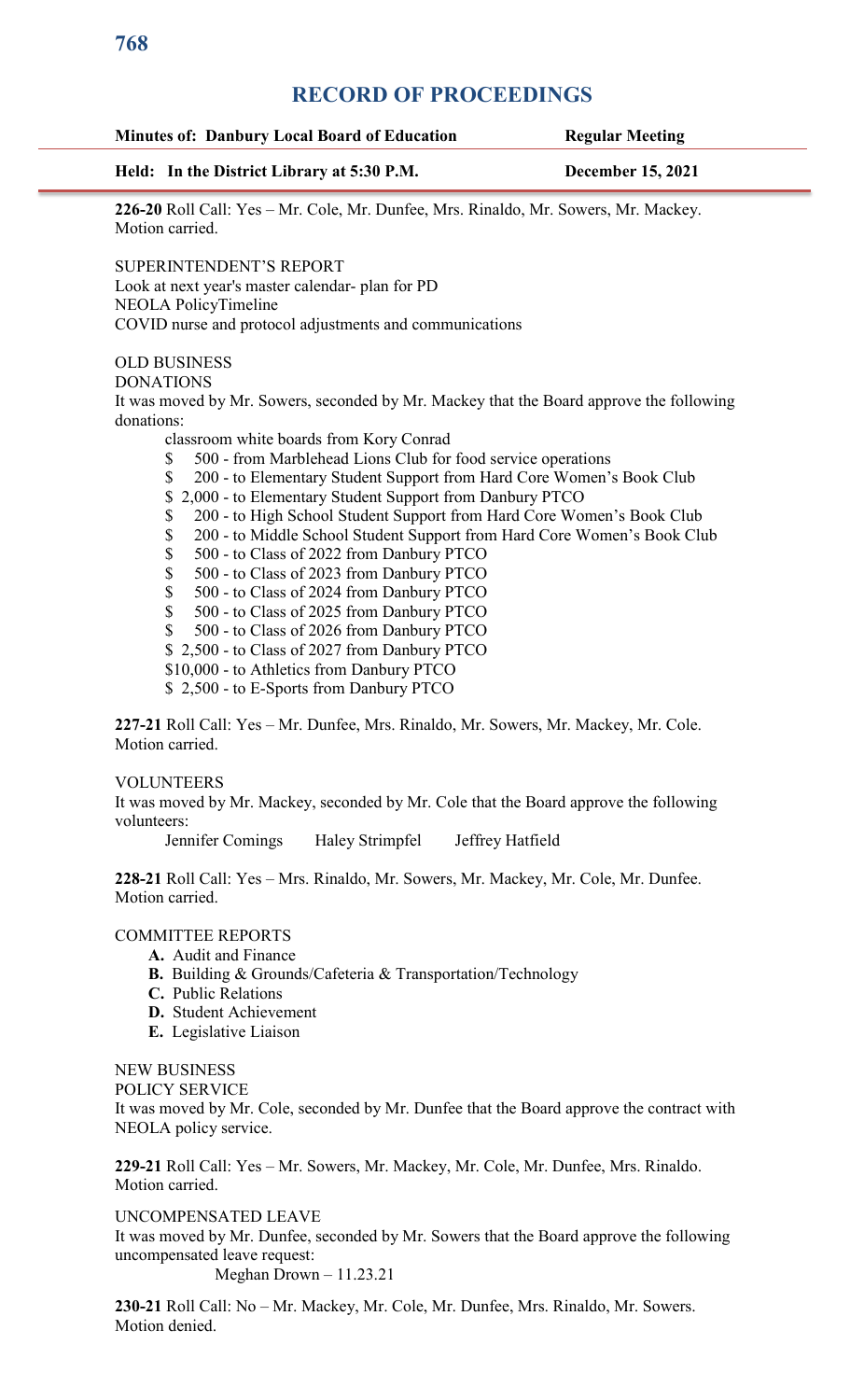| <b>Minutes of: Danbury Local Board of Education</b> | <b>Regular Meeting</b>   |
|-----------------------------------------------------|--------------------------|
| Held: In the District Library at 5:30 P.M.          | <b>December 15, 2021</b> |

## 2022-2023 SCHOOL CALENDAR

It was moved by Mr. Sowers, seconded by Mr. Mackey that the Board approve the revisions to the 2022-2023 District School Calendar.

**231-21** Roll Call: Yes – Mr. Cole, Mr. Dunfee, Mrs. Rinaldo, Mr. Sowers, Mr. Mackey. Motion carried.

## RETIREMENT

It was moved by Mr. Mackey, seconded by Mr. Cole that the Board approve the retirement of Linda Merckens effective June 30, 2022.

**232-21** Roll Call: Yes – Mr. Dunfee, Mrs. Rinaldo, Mr. Sowers, Mr. Mackey, Mr. Cole. Motion carried.

DISCUSSION ITEMS OHIO EQUITY & ADEQUACY DISCUSSION/DONATION

## Voucher Joinder Resolution

1. **WHEREAS,** the deduction of funds from the School District by the Ohio Department of Education and payment of those funds to private schools (Educational Choice, voucher funds) diminishes the amount of funding and the levels of educational opportunity for the education of the pupils in the district and

2. **WHEREAS,** the deduction of school voucher funds from the School District further reduces the funding available to support the additional needs of district minority pupils, pupils in poverty and pupils with disabilities, and,

3. **WHEREAS,** the deduction of school voucher funds from the School District can result in the involuntary transfer of district local tax revenue, approved by the voters of the District for the support of the District's operating expenses, to private religious schools for the support of those schools' programs in violation of the rights of the District taxpayers, and,

4. **WHEREAS,** the deduction of school voucher funds from the School District increases reliance on local tax revenue to maintain school operations in violation of the Ohio Constitution and clear directives of the Ohio Supreme Court.

Section 1. Now, Therefore, The Board of Education finds and determines that the deduction of school voucher funds from the School District is harmful to the district, its pupils, taxpayers, voters and staff.

Section 2. The Board of Education authorizes and directs the School District's joinder of the Ohio Coalition for Equity and Adequacy of School Funding (Coalition) and directs the District Treasurer to pay Coalition dues as set forth in Section 3.

Section 3. Coalition dues for the 2021-2022 school year are the sum of \$2.00 per district pupil (enrollment listed on most recent report card), except that for ESC boards of education the dues shall be the sum of \$.20 cents per pupil (ADM as of the latest Report Card) or \$3,000, whichever is less. Dues shall be allocated by the Coalition as follows: 1) \$.50 per pupil shall be initially allocated to the payment of Coalition operating expenses, and, 2) \$1.50 per pupil shall be allocated to the support of the Coalition's efforts in opposition to the deduction of school voucher funds from this, and other school districts. Coalition dues are payable upon passage of this resolution.

It was moved by Mr. Mackey, seconded by Mr. Cole that the Board approve the resolution regarding Ohio Coalition for Equity and Adequacy of School Funding.

**233-21** Roll Call: Yes – Mrs. Rinaldo, Mr. Sowers, Mr. Mackey, Mr. Cole, Mr. Dunfee. Motion carried.